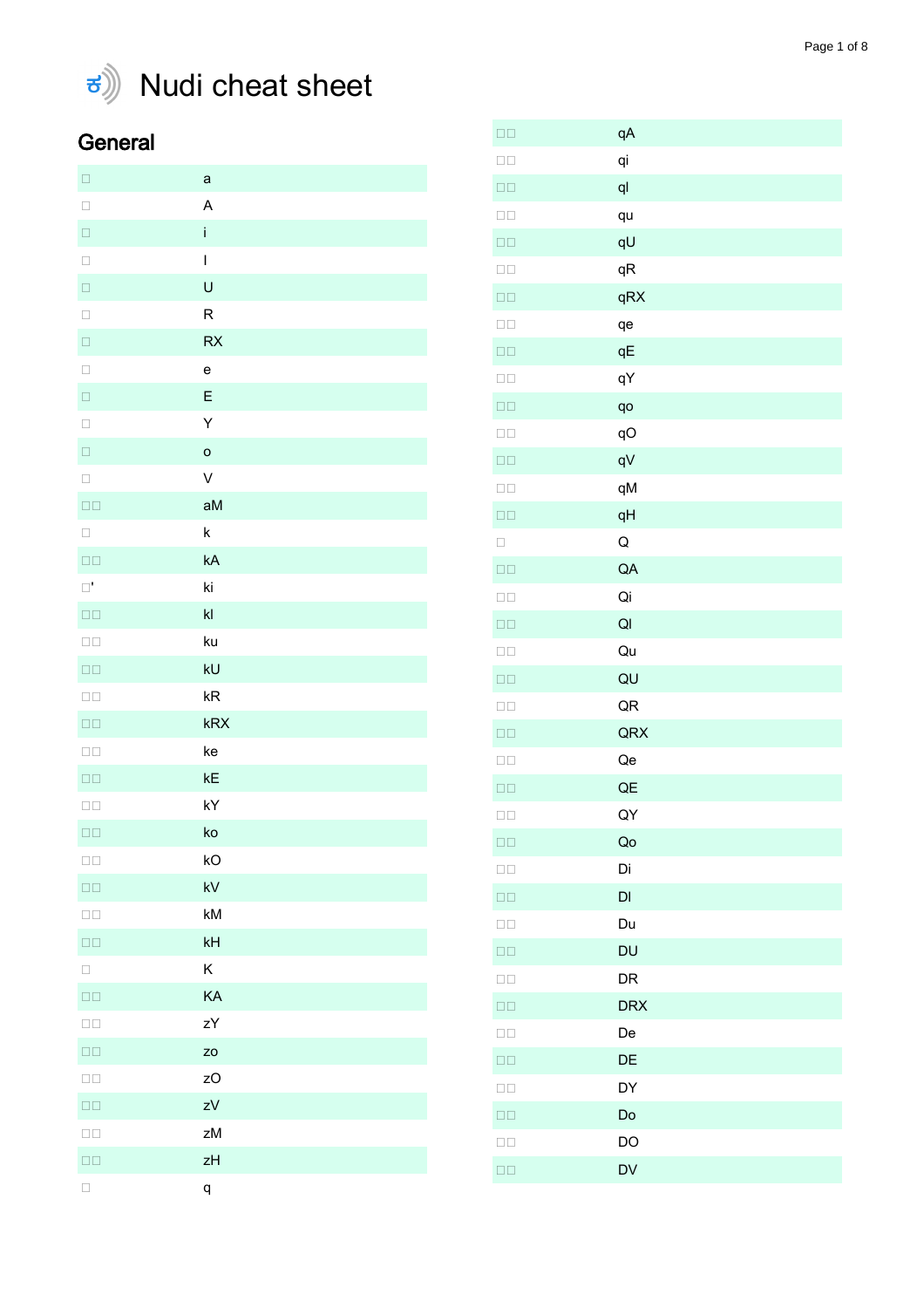| $\square$<br>$\square$ | <b>DM</b>     |
|------------------------|---------------|
| $\square$ $\square$    | DH            |
| $\Box$                 | n             |
| $\square$ $\square$    | nA            |
| $\square$<br>$\square$ | ni            |
| $\square$<br>$\square$ | nl            |
| $\square$ $\square$    | nu            |
| $\square$<br>$\square$ | nU            |
| $\square$<br>$\square$ | nR            |
| $\square$<br>$\square$ | nRX           |
| $\square$<br>$\square$ | ne            |
| $\square$<br>$\square$ | nE            |
| $\square$<br>$\square$ | nY            |
| $\square$<br>$\square$ | no            |
| $\square$<br>$\square$ | nO            |
| $\square$ $\square$    | nV            |
| $\square$<br>$\square$ | nM            |
| $\square$ $\square$    | nH            |
| $\Box$                 | p             |
| $\square$ $\square$    | pA            |
| $\square$<br>$\square$ | pi            |
| $\square$ $\square$    | pl            |
| $\square$<br>$\square$ | rY            |
| $\square$<br>$\square$ | ro            |
| $\square$<br>$\square$ | rO            |
| $\square$<br>$\square$ | rV            |
| $\square$<br>$\square$ | rM            |
| $\square$ $\square$    | rH            |
| $\Box$                 | $\mathsf{I}$  |
| $\square$ $\square$    | IA            |
| $\square$<br>$\square$ | li            |
| $\square$<br>$\square$ | $\mathbf{II}$ |
| $\square$<br>$\square$ | lu            |
| $\square$<br>$\square$ | IU            |
| $\square$<br>$\square$ | IR            |
| $\square$<br>$\square$ | <b>IRX</b>    |
| $\square$<br>$\square$ | le            |
| $\square$<br>$\square$ | IE            |
| $\square$<br>$\square$ | IY            |

| $\square$<br>$\square$          | $I_{\text{O}}$ |
|---------------------------------|----------------|
| $\square$<br>$\square$          | IO             |
| $\square$<br>$\square$          | $\overline{N}$ |
| $\square$<br>$\square$          | IM             |
| $\square$<br>$\square$          | IH             |
| $\Box$                          | $\mathsf{V}$   |
| $\square$<br>$\square$          | vA             |
| $\square$<br>$\square$          | vi             |
| $\square$<br>$\square$          | V              |
| $\square$<br>$\square$          | vu             |
| $\square$<br>$\square$          | vU             |
| $\square$<br>$\square$          | νR             |
| $\square$<br>$\square$          | vRX            |
| $\square$<br>$\square$          | ve             |
| $\square$<br>$\square$          | νE             |
| $\square$<br>$\square$          | vΥ             |
| $\square$<br>$\square$          | VO             |
| $\square \, \square \, \square$ | LXi            |
| $\square \, \square \, \square$ | <b>LXI</b>     |
| $\square \, \square \, \square$ | <b>LXu</b>     |
| $\square \square \square$       | <b>LXU</b>     |
| $\square \, \square \, \square$ | <b>LXR</b>     |
| $\square \square \square$       | <b>LXRX</b>    |
| $\square$<br>$\square$          | <b>LXe</b>     |
| $\square \, \square \, \square$ | <b>LXE</b>     |
| $\square \, \square \, \square$ | LXY            |
| $\square \, \square \, \square$ | <b>LXo</b>     |
| $\square \, \square \, \square$ | <b>LXO</b>     |
| $\square \square \square$       | <b>LXV</b>     |
| $\square \, \square \, \square$ | <b>LXM</b>     |
| $\square \square \square$       | <b>LXH</b>     |
| $\square$<br>$\square$          | jX             |
| $\Box$                          | рX             |
| $\Box$                          | kF             |
| $\square \, \square \, \square$ | kfk            |
| $\square \, \square \, \square$ | KfK            |
| $\square \, \square \, \square$ | gfg            |
| $\square$<br>$\square$          | Gfg            |
| $\square \, \square \, \square$ | <b>ZfZ</b>     |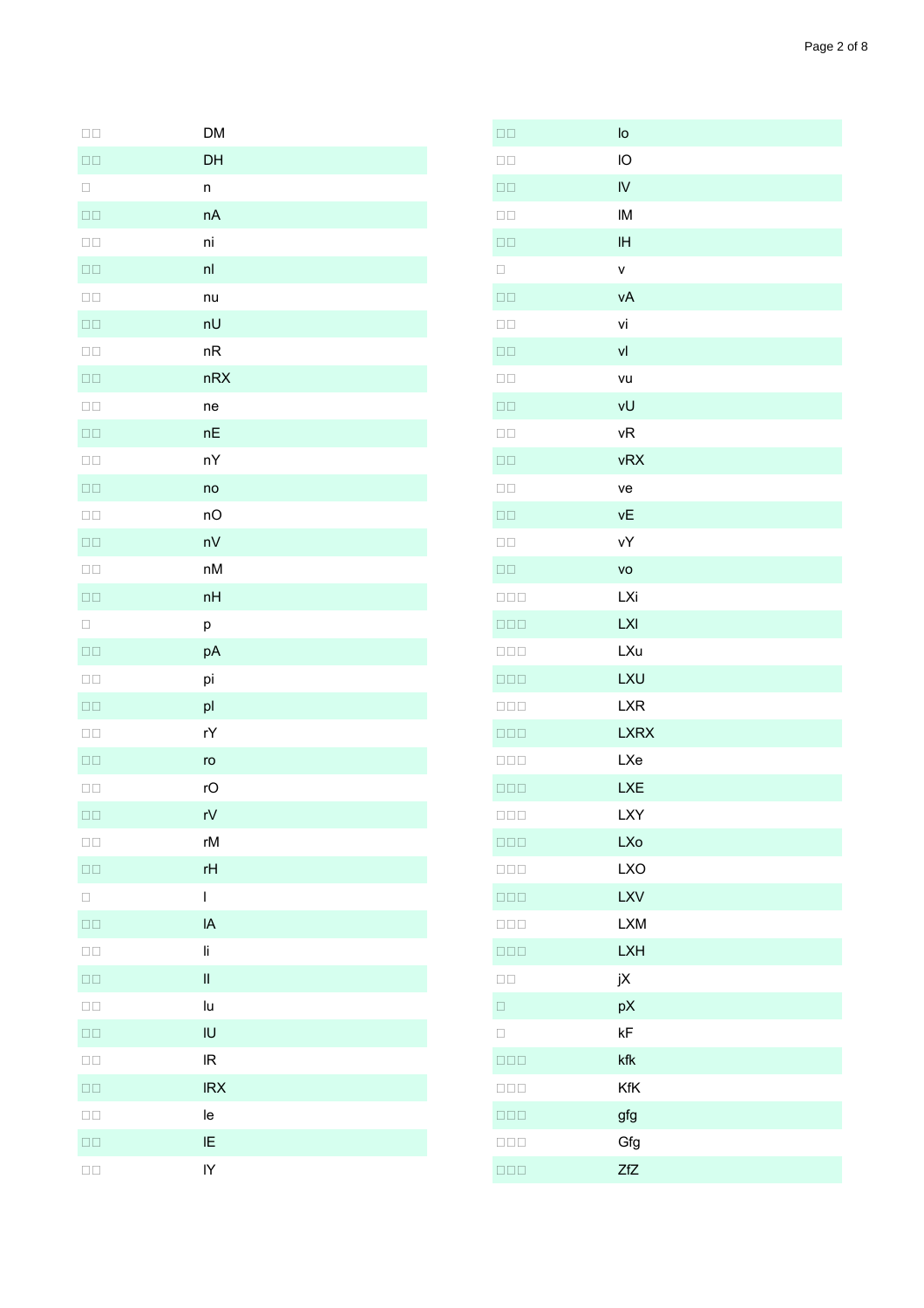| $\square \, \square \, \square$ | jfz        |
|---------------------------------|------------|
| $\square$<br>$\square$          | Ki         |
| $\square$<br>$\square$          | KI         |
| $\square$<br>$\square$          | Ku         |
| $\square$<br>$\square$          | KU         |
| $\square$<br>$\square$          | <b>KR</b>  |
| $\square$<br>$\square$          | <b>KRX</b> |
| $\square$<br>$\square$          | Ke         |
| $\square$<br>$\square$          | KE         |
| $\square$<br>$\square$          | KY         |
| $\square$<br>$\square$          | Ko         |
| $\square$<br>$\square$          | KO         |
| $\square$<br>$\square$          | KV         |
| $\square$<br>$\square$          | KM         |
| $\square$<br>$\square$          | KH         |
| $\Box$                          | g          |
| $\square$<br>$\square$          | gA         |
| $\square$<br>$\square$          | gi         |
| $\square$<br>$\square$          | gl         |
| $\square$<br>$\square$          | gu         |
| $\square$<br>$\square$          | gU         |
| $\square$<br>$\square$          | gR         |
| $\square$<br>$\square$          | gRX        |
| $\square$<br>$\square$          | ge         |
| $\square$<br>$\square$          | gE         |
| $\square$ $\square$             | gY         |
| $\square$<br>$\square$          | go         |
| $\square$<br>$\square$          | gO         |
| $\square$<br>$\square$          | gV         |
| $\square$<br>$\square$          | gM         |
| $\square$<br>$\square$          | gH         |
| $\Box$                          | G          |
| $\square$<br>$\square$          | GA         |
| $\square$<br>$\square$          | Gi         |
| $\square$<br>$\square$          | GI         |
| $\square$<br>$\square$          | QO         |
| $\square$<br>$\square$          | QV         |
| $\square$<br>$\square$          | QM         |
| $\square$<br>$\square$          | QH         |

| $\Box$                 | W          |
|------------------------|------------|
| $\square$<br>$\square$ | wA         |
| $\square$<br>$\square$ | wi         |
| $\square$<br>$\square$ | wl         |
| $\square$<br>$\square$ | wu         |
| $\square$<br>$\square$ | wU         |
| $\square$<br>$\square$ | wR         |
| $\square$<br>$\square$ | wRX        |
| $\square$<br>$\square$ | we         |
| $\square$<br>$\square$ | wE         |
| $\square$<br>$\square$ | wY         |
| $\square$<br>$\square$ | WO         |
| $\square$<br>$\square$ | wO         |
| $\square$<br>$\square$ | wV         |
| $\square$<br>$\square$ | wM         |
| $\square$<br>$\square$ | wH         |
| $\Box$                 | W          |
| $\square$<br>$\square$ | <b>WA</b>  |
| $\square$<br>$\square$ | Wi         |
| $\square$<br>$\square$ | WI         |
| $\square$<br>$\square$ | Wu         |
| $\square$<br>$\square$ | WU         |
| $\square$<br>$\square$ | <b>WR</b>  |
| $\square$<br>$\square$ | <b>WRX</b> |
| $\square$<br>$\square$ | We         |
| $\square$<br>$\square$ | WE         |
| $\square$<br>$\square$ | WY         |
| $\square$<br>$\square$ | Wo         |
| $\square$<br>$\square$ | <b>WO</b>  |
| $\square$<br>$\square$ | WV         |
| $\square$<br>$\square$ | pu         |
| $\square$<br>$\square$ | pU         |
| $\square$<br>$\square$ | pR         |
| $\square$<br>$\square$ | pRX        |
| $\square$<br>$\square$ | pe         |
| $\square$<br>$\square$ | рE         |
| $\square$<br>$\square$ | pY         |
| $\square$<br>$\square$ | po         |
| $\square$<br>$\square$ | pO         |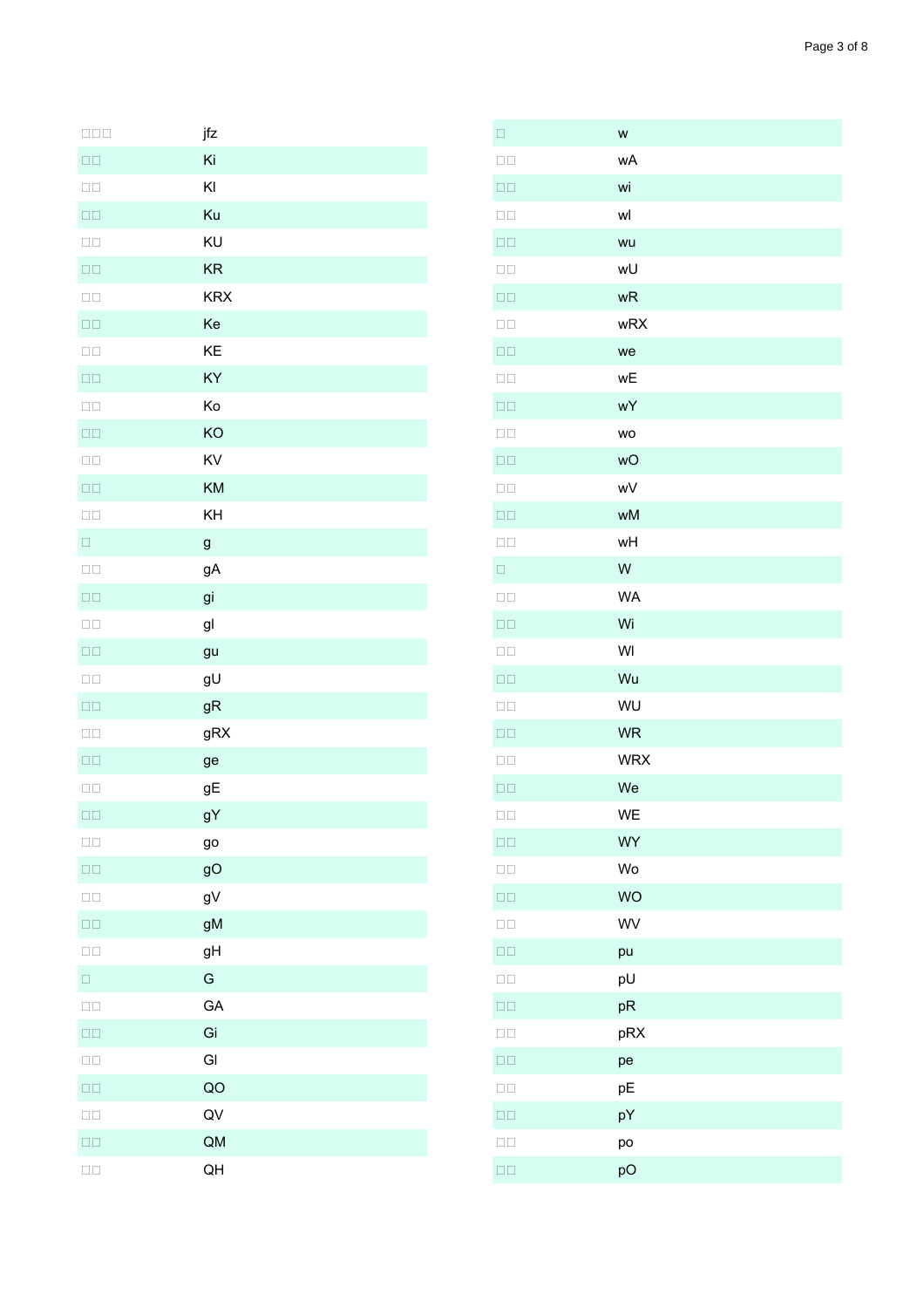| $\square$<br>$\square$ | pV         |
|------------------------|------------|
| $\square$ $\square$    | pM         |
| $\square$<br>$\square$ | pH         |
| $\Box$                 | ${\sf P}$  |
| $\square$<br>$\square$ | PA         |
| $\square$<br>$\square$ | Pi         |
| $\square$<br>$\square$ | PI         |
| $\square$<br>$\square$ | Pu         |
| $\square$<br>$\square$ | PU         |
| $\square$<br>$\square$ | PR         |
| $\square$<br>$\square$ | <b>PRX</b> |
| $\square$<br>$\square$ | Pe         |
| $\square$<br>$\square$ | PE         |
| $\square$<br>$\square$ | PY         |
| $\square$<br>$\square$ | Po         |
| $\square$ $\square$    | PO         |
| $\square$<br>$\square$ | PV         |
| $\square$<br>$\square$ | <b>PM</b>  |
| $\square$<br>$\square$ | PH         |
| $\Box$                 | $\sf b$    |
| $\square$<br>$\square$ | bA         |
| $\square$<br>$\square$ | bi         |
| $\square$<br>$\square$ | b          |
| $\square$<br>$\square$ | bu         |
| $\square$<br>$\square$ | bU         |
| $\square\,\square$     | vO         |
| $\square$<br>$\square$ | vV         |
| $\square$<br>$\square$ | vM         |
| $\square$<br>$\square$ | vH         |
| $\Box$                 | S          |
| $\square$<br>$\square$ | SA         |
| $\square$ $\square$    | Si         |
| $\square$<br>$\square$ | Su         |
| $\square$<br>$\square$ | SU         |
| $\square$<br>$\square$ | <b>SR</b>  |
| $\square$<br>$\square$ | <b>SRX</b> |
| $\square$<br>$\square$ | Se         |
| $\square$<br>$\square$ | <b>SE</b>  |
| $\square$<br>$\square$ | SY         |

| $\square$<br>$\square$                                                  | So             |
|-------------------------------------------------------------------------|----------------|
| $\square$<br>$\square$                                                  | SO             |
| $\square$                                                               | <b>SV</b>      |
| $\square$<br>$\square$                                                  | <b>SM</b>      |
| $\square$<br>$\square$                                                  | <b>SH</b>      |
| $\Box$                                                                  | X              |
| $\square$<br>$\square$                                                  | хA             |
| $\square$<br>$\square$                                                  | χi             |
| $\square$<br>$\square$                                                  | x <sub>l</sub> |
| $\square$<br>$\square$                                                  | xu             |
| $\square$<br>$\square$                                                  | xU             |
| $\square$<br>$\square$                                                  | xR             |
| $\square$<br>$\square$                                                  | <b>xRX</b>     |
| $\square$<br>$\square$                                                  | xe             |
| $\square$<br>$\square$                                                  | xE             |
| $\square$<br>$\square$                                                  | χY             |
| $\square$<br>$\square$                                                  | XO             |
| $\square$<br>$\square$                                                  | хO             |
| $\square$ $\square$                                                     | xV             |
| $\square \, \square \, \square$                                         | wfv            |
| $\Box\,\Box\,\Box\,\Box$                                                | bfyA           |
| $\begin{array}{c} \square \, \square \, \square \, \square \end{array}$ | mfyi           |
| 000000                                                                  | xfqfrl         |
| $\Box\Box\Box\Box$                                                      | NfNu           |
| $\Box\,\Box\,\Box\,\Box$                                                | dfDU           |
| $\Box\,\Box\,\Box\,\Box$                                                | dfve           |
|                                                                         | sfqE           |
| $\Box\,\Box\,\Box\,\Box$                                                | dfvY           |
| $\Box\,\Box\,\Box\,\Box$                                                | tfyo           |
| $\begin{array}{c} \square \, \square \, \square \, \square \end{array}$ | xfNO           |
| $\Box\,\Box\,\Box\,\Box$                                                | sfkV           |
| 0000                                                                    | SfvM           |
| $\Box\,\Box\,\Box\,\Box$                                                | sfvH           |
| $\square$<br>$\square$                                                  | nN             |
| 000000                                                                  | kfxfmY         |
| 000000                                                                  | xfqfrY         |
| $\begin{array}{c} \square \, \square \, \square \, \square \end{array}$ | sfpR           |
| $\square$<br>$\square$                                                  | Gu             |
| $\square$<br>$\square$                                                  | GU             |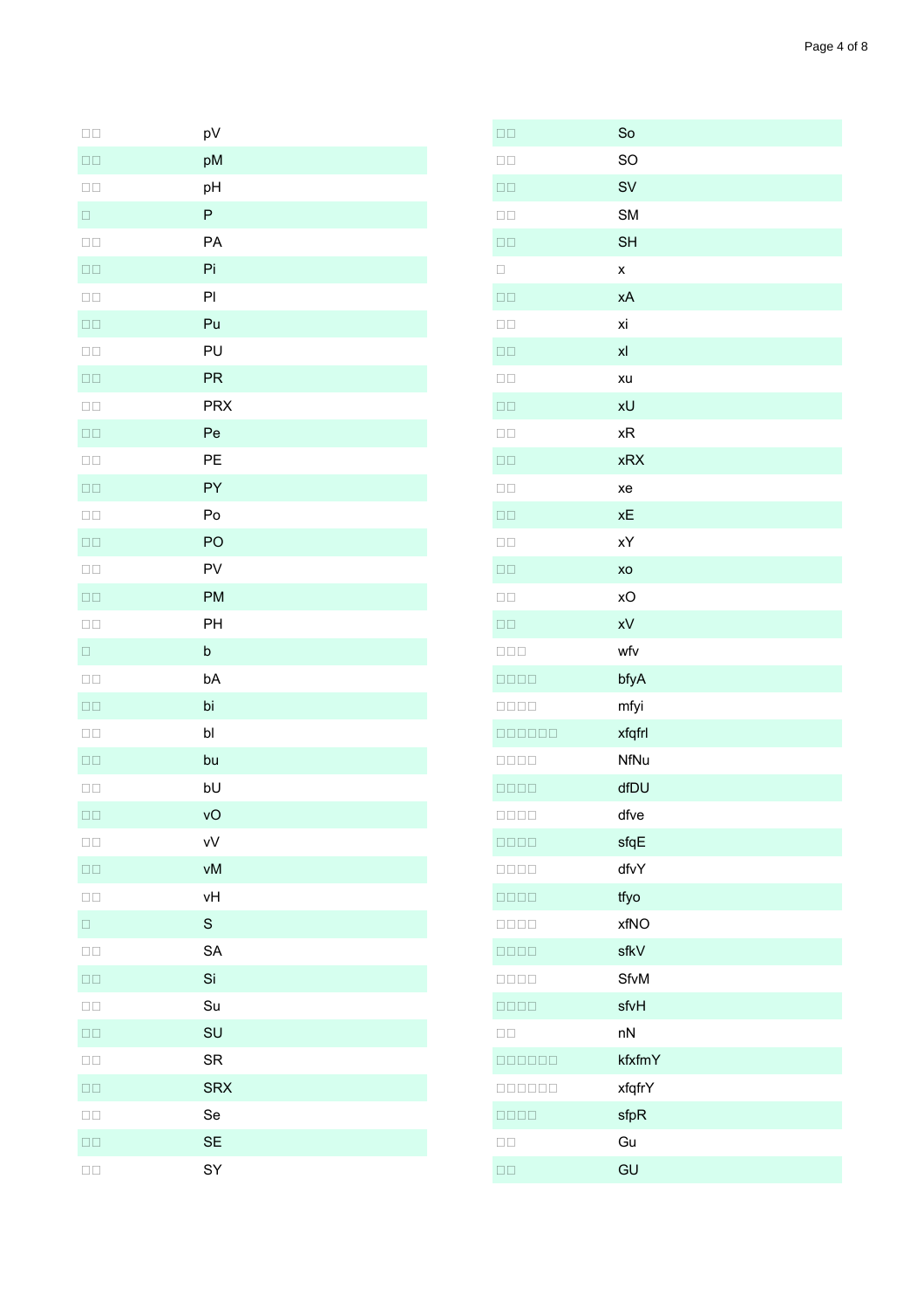| GR             |
|----------------|
| <b>GRX</b>     |
| Ge             |
| <b>GE</b>      |
| GY             |
| Go             |
| GO             |
| GV             |
| <b>GM</b>      |
| GH             |
| Z              |
| ZA             |
| Zi             |
| Z <sub>l</sub> |
| Zu             |
| ZU             |
| ZR             |
| <b>ZRX</b>     |
| Ze             |
| ZΕ             |
| ZY             |
| Zo             |
| ZO             |
| ${\sf ZV}$     |
| ZM             |
| ZH             |
| $\mathbf c$    |
| cA             |
| ci             |
| cl             |
| cu             |
| cU             |
| <b>WM</b>      |
| WH             |
| N              |

 $\square\,\square$  $\square$  $\square$  $\square$  $\square$ <br> $\square$  $\square$  $\square$ <br> $\square$  $\square$  $\square$ <br> $\square$  $\square$  $\Box$  $\square$  $\square$ <br> $\square$  $\square$  $\square$  $\square$  $\square$  $\square$ <br/> $\square$  $\square\square$  $\Box$ Box  $\square\square$  $\square$ <br> $\square$  $\square$  $\square$  $\square$  $\square\,\square$  $\square\square$  $\Box$  $\square\square$  $\square$ <br> $\square$  $\square\square$  $\square$  $\square\square$  $\square$  $\square$  $\Box$ 

 $\Box$ Box

 $\square$ <br> $\square$ 

 $\square\square$ 

 $\square$ <br> $\square$ 

 $NA$ 

Ni

 $N<sub>l</sub>$ 

Nu

| $\square$<br>$\square$ | <b>NU</b>              |
|------------------------|------------------------|
| $\square$<br>$\square$ | <b>NR</b>              |
| $\square$ $\square$    | <b>NRX</b>             |
| $\square$<br>$\square$ | Ne                     |
| $\square$<br>$\square$ | <b>NE</b>              |
| $\square$<br>$\square$ | <b>NY</b>              |
| $\square$<br>$\square$ | No                     |
| $\square$<br>$\square$ | <b>NO</b>              |
| $\square$<br>$\square$ | <b>NV</b>              |
| $\square$<br>$\square$ | <b>NM</b>              |
| $\Box$                 | $\mathfrak t$          |
| $\square$<br>$\square$ | tA                     |
| $\square$<br>$\square$ | ti                     |
| $\square$<br>$\square$ | t                      |
| $\square$<br>$\square$ | tu                     |
| $\square$<br>$\square$ | tU                     |
| $\square$ $\square$    | tR                     |
| $\square$<br>$\square$ | tRX                    |
| $\square$ $\square$    | te                     |
| $\square$<br>$\square$ | tE                     |
| $\square$<br>$\square$ | $\mathsf{t}\mathsf{Y}$ |
| $\square$<br>$\square$ | to                     |
| $\square$<br>$\square$ | tO                     |
| $\square$<br>$\square$ | ${\sf t}{\sf V}$       |
| $\square$<br>$\square$ | tM                     |
| $\square$<br>$\square$ | tH                     |
| $\square$<br>$\square$ | bR                     |
| $\square$<br>$\square$ | bRX                    |
| $\square$<br>$\square$ | be                     |
| $\square$<br>$\square$ | bE                     |
| $\square$<br>$\square$ | bY                     |
| $\square$<br>$\square$ | bo                     |
| $\square$<br>$\square$ | bO                     |
| $\square$<br>$\square$ | bV                     |
| $\square$ $\square$    | bM                     |
| $\square$<br>$\square$ | bH                     |
| $\Box$                 | B                      |
| $\square$<br>$\square$ | BA                     |
| $\square$<br>$\square$ | Bi                     |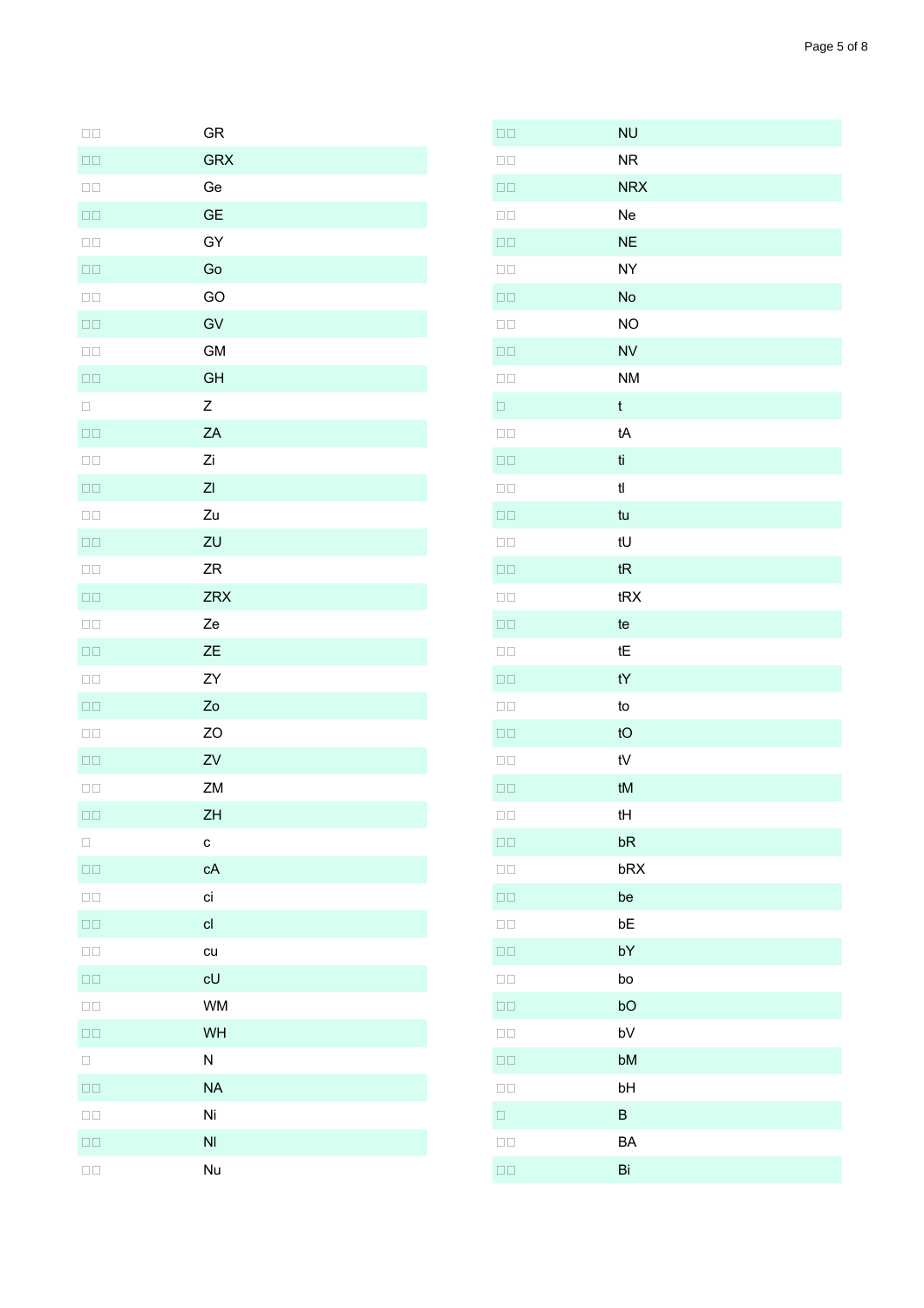| hA  |
|-----|
| hi  |
| hl  |
| hu  |
| hU  |
| hR  |
| hRX |
| he  |
| hF  |

 $\square\square$ 

 $\square$ <br> $\square$  $\square$  $\square$  $\square$ <br> $\square$ 

| $\square$<br>$\square$          | BI                        |
|---------------------------------|---------------------------|
| $\square$<br>$\square$          | Bu                        |
| $\square$<br>$\square$          | <b>BU</b>                 |
| $\square \, \square \, \square$ | <b>BRX</b>                |
| $\square$<br>$\square$          | Be                        |
| $\square$<br>$\square$          | <b>BE</b>                 |
| $\square$<br>$\square$          | BY                        |
| $\square$<br>$\square$          | Bo                        |
| $\square$<br>$\square$          | <b>BO</b>                 |
| $\square$<br>$\square$          | <b>BV</b>                 |
| $\square$<br>$\square$          | <b>BM</b>                 |
| $\square$<br>$\square$          | <b>BH</b>                 |
| $\Box$                          | ${\sf m}$                 |
| $\square$<br>$\square$          | mA                        |
| $\square$<br>$\square$          | mi                        |
| $\square$<br>$\square$          | ml                        |
| $\square$<br>$\square$          | mu                        |
| $\square$<br>$\square$          | mU                        |
| $\square$<br>$\square$          | mR                        |
| $\square$ $\square$             | mRX                       |
| $\square$<br>$\square$          | xM                        |
| $\square$<br>$\square$          | xH                        |
| $\Box$                          | $\mathbf s$               |
| $\square$<br>$\square$          | sA                        |
| $\square$<br>$\square$          | si                        |
| $\square$<br>$\square$          | sl                        |
| $\square$<br>$\square$          | su                        |
| $\square$<br>$\square$          | sU                        |
| $\square$<br>$\square$          | sR                        |
| $\square$<br>$\square$          | sRX                       |
| $\square$<br>$\square$          | se                        |
| $\square$<br>$\square$          | sE                        |
| $\square$<br>$\square$          | sY                        |
| $\square$ $\square$             | so                        |
| $\square$<br>$\square$          | sO                        |
| $\square$<br>$\square$          | sV                        |
| $\square$<br>$\square$          | sM                        |
| $\square$<br>$\square$          | sH                        |
| $\Box$                          | $\boldsymbol{\mathsf{h}}$ |

| $\square$<br>$\square$                                                                                                                                                                                                                                                                                                                                                           | hU          |
|----------------------------------------------------------------------------------------------------------------------------------------------------------------------------------------------------------------------------------------------------------------------------------------------------------------------------------------------------------------------------------|-------------|
| $\square$<br>$\square$                                                                                                                                                                                                                                                                                                                                                           | hR          |
| $\square$ $\square$                                                                                                                                                                                                                                                                                                                                                              | hRX         |
| $\square$<br>$\square$                                                                                                                                                                                                                                                                                                                                                           | he          |
| $\square$<br>$\square$                                                                                                                                                                                                                                                                                                                                                           | hE          |
| $\square$<br>$\square$                                                                                                                                                                                                                                                                                                                                                           | hY          |
| $\square$<br>$\square$                                                                                                                                                                                                                                                                                                                                                           | ho          |
| $\square$<br>$\square$                                                                                                                                                                                                                                                                                                                                                           | hO          |
| $\square$<br>$\square$                                                                                                                                                                                                                                                                                                                                                           | hV          |
| $\square$<br>$\square$                                                                                                                                                                                                                                                                                                                                                           | hM          |
| $\square$<br>$\square$                                                                                                                                                                                                                                                                                                                                                           | hH          |
| 00000                                                                                                                                                                                                                                                                                                                                                                            | kftfy       |
|                                                                                                                                                                                                                                                                                                                                                                                  | xfqfy       |
| $\begin{array}{c} \rule{0pt}{2.5mm} \rule{0pt}{2.5mm} \rule{0pt}{2.5mm} \rule{0pt}{2.5mm} \rule{0pt}{2.5mm} \rule{0pt}{2.5mm} \rule{0pt}{2.5mm} \rule{0pt}{2.5mm} \rule{0pt}{2.5mm} \rule{0pt}{2.5mm} \rule{0pt}{2.5mm} \rule{0pt}{2.5mm} \rule{0pt}{2.5mm} \rule{0pt}{2.5mm} \rule{0pt}{2.5mm} \rule{0pt}{2.5mm} \rule{0pt}{2.5mm} \rule{0pt}{2.5mm} \rule{0pt}{2.5mm} \rule{0$ | kftfr       |
| $\Box$                                                                                                                                                                                                                                                                                                                                                                           | aX          |
| $\square$<br>$\square$                                                                                                                                                                                                                                                                                                                                                           | cR          |
| $\square$                                                                                                                                                                                                                                                                                                                                                                        | cRX         |
| $\square$<br>$\square$                                                                                                                                                                                                                                                                                                                                                           | ce          |
| $\square$<br>$\square$                                                                                                                                                                                                                                                                                                                                                           | cE          |
| $\square$<br>$\square$                                                                                                                                                                                                                                                                                                                                                           | сY          |
| $\square$<br>$\square$                                                                                                                                                                                                                                                                                                                                                           | $_{\rm co}$ |
| $\square$<br>$\square$                                                                                                                                                                                                                                                                                                                                                           | cO          |
| $\square$<br>$\square$                                                                                                                                                                                                                                                                                                                                                           | cV          |
| $\square$<br>$\square$                                                                                                                                                                                                                                                                                                                                                           | cM          |
| $\square$<br>$\square$                                                                                                                                                                                                                                                                                                                                                           | cH          |
| $\Box$                                                                                                                                                                                                                                                                                                                                                                           | $\mathsf C$ |
| $\square$<br>$\square$                                                                                                                                                                                                                                                                                                                                                           | CA          |
| $\square$<br>$\square$                                                                                                                                                                                                                                                                                                                                                           | Ci          |
| $\square$<br>$\square$                                                                                                                                                                                                                                                                                                                                                           | CI          |
| $\square$<br>$\square$                                                                                                                                                                                                                                                                                                                                                           | Cu          |
| $\square$<br>$\square$                                                                                                                                                                                                                                                                                                                                                           | CU          |
| $\square$<br>$\square$                                                                                                                                                                                                                                                                                                                                                           | CR          |
| $\square$<br>$\square$                                                                                                                                                                                                                                                                                                                                                           | <b>CRX</b>  |
| $\square$<br>$\square$                                                                                                                                                                                                                                                                                                                                                           | Ce          |
| $\square$<br>$\square$                                                                                                                                                                                                                                                                                                                                                           | <b>CE</b>   |
|                                                                                                                                                                                                                                                                                                                                                                                  |             |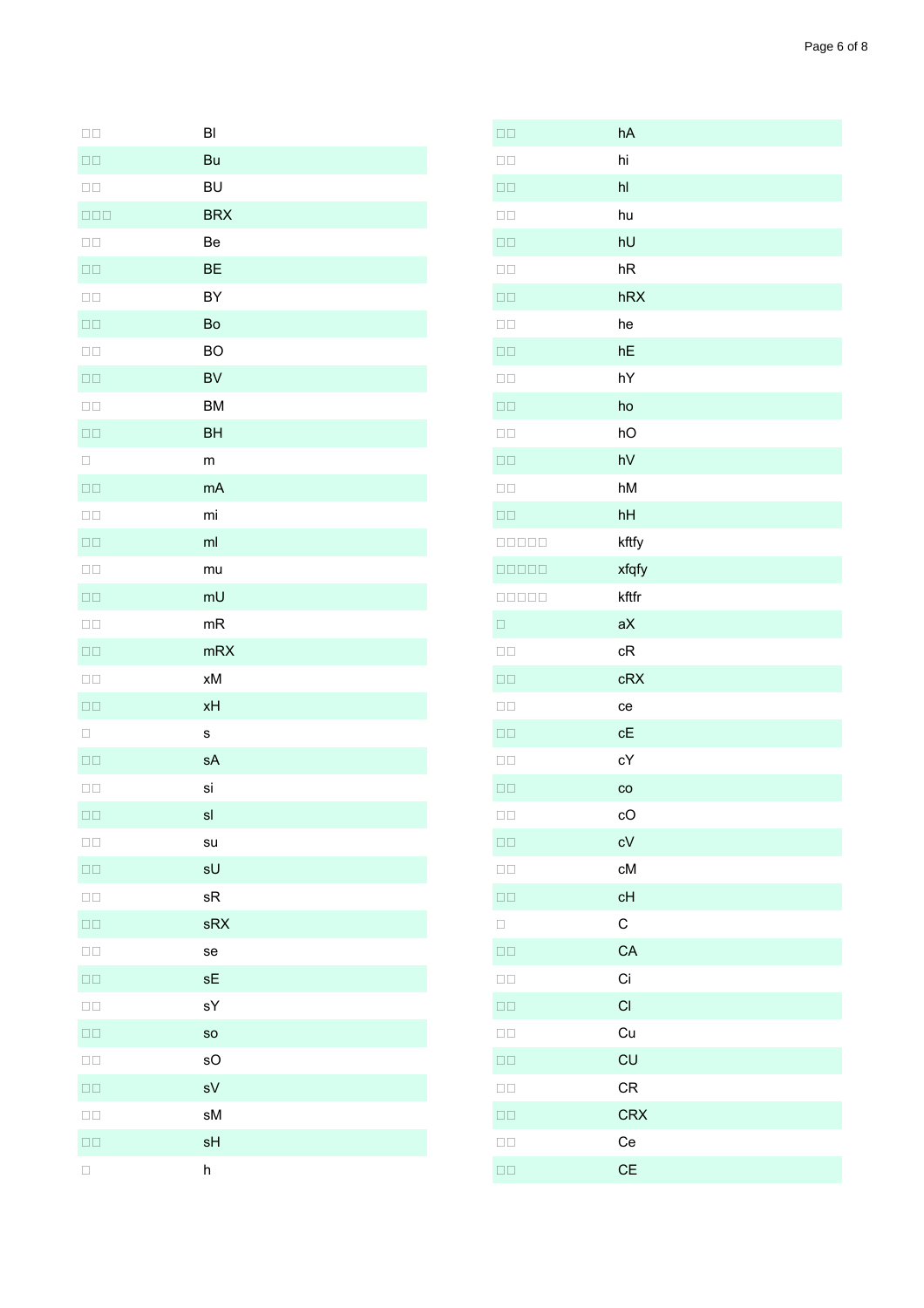| $\square$<br>$\square$ | CY          |
|------------------------|-------------|
| $\square$<br>$\square$ | Co          |
| $\square$<br>$\square$ | CO          |
| $\square$<br>$\square$ | CV          |
| $\square$<br>$\square$ | <b>CM</b>   |
| $\square$<br>$\square$ | CH          |
| $\square$<br>$\square$ | j           |
| $\square$<br>$\square$ | jA          |
| $\square$<br>$\square$ | ji          |
| $\square$<br>$\square$ | jl          |
| $\square$<br>$\square$ | ju          |
| $\square$<br>$\square$ | jU          |
| $\square$<br>$\square$ | jR          |
| $\square$<br>$\square$ | jRX         |
| $\Box$                 | $\mathsf T$ |
| $\square$<br>$\square$ | <b>TA</b>   |
| $\square$<br>$\square$ | Ti          |
| $\square$<br>$\square$ | TI          |
| $\square$<br>$\square$ | Tu          |
| $\square$<br>$\square$ | TU          |
| $\square$<br>$\square$ | <b>TR</b>   |
| $\square$<br>$\square$ | <b>TRX</b>  |
| $\square$<br>$\square$ | Te          |
| $\square$<br>$\square$ | TE          |
| $\square$<br>$\square$ | TY          |
| $\square$<br>$\square$ | To          |
| $\square$<br>$\square$ | <b>TO</b>   |
| $\square$<br>$\square$ | TV          |
| $\square$<br>$\square$ | TM          |
| $\square$              | <b>TH</b>   |
| $\Box$                 | d           |
| $\square$<br>$\square$ | dA          |
| $\square$<br>$\square$ | di          |
| $\square$<br>$\square$ | du          |
| $\square$<br>$\square$ | dU          |
| $\square$<br>$\square$ | dR          |
| $\square$<br>$\square$ | dRX         |
| $\square$<br>$\square$ | de          |
| $\square$<br>$\square$ | dE          |

| $\square$<br>$\square$ | dY           |
|------------------------|--------------|
| $\square$<br>$\square$ | do           |
| $\square$<br>$\square$ | dO           |
| $\square$<br>$\square$ | dV           |
| $\square$<br>$\square$ | dM           |
| $\square$<br>$\square$ | dH           |
| $\Box$                 | D            |
| $\square$<br>$\square$ | DA           |
| $\square$<br>$\square$ | me           |
| $\square$<br>$\square$ | mE           |
| $\square$<br>$\square$ | mY           |
| $\square$<br>$\square$ | mo           |
| $\square$<br>$\square$ | mO           |
| $\square$<br>$\square$ | mV           |
| $\square$<br>$\square$ | mM           |
| $\square$<br>$\square$ | mH           |
| $\Box$                 | y            |
| $\square$<br>$\square$ | уA           |
| $\square$<br>$\square$ | уi           |
| $\square$<br>$\square$ | yl           |
| $\square$<br>$\square$ | yu           |
| $\square$<br>$\square$ | yU           |
| $\square$<br>$\square$ | yR           |
| $\square$<br>$\square$ | yRX          |
| $\square$<br>$\square$ | ye           |
| $\square$<br>$\square$ | уE           |
| $\square$<br>$\square$ | yY           |
| $\square$<br>$\square$ | yo           |
| $\square$<br>$\square$ | yO           |
| $\square$<br>$\square$ | yV           |
| $\square$<br>$\square$ | yM           |
| $\square$<br>$\square$ | уH           |
| $\Box$                 | $\mathsf{r}$ |
| $\square$<br>$\square$ | rA           |
| $\square$<br>$\square$ | ri           |
| $\square$<br>$\square$ | rl           |
| $\square$<br>$\square$ | ru           |
| $\square$<br>$\square$ | rU           |
| $\Box$                 | rR           |